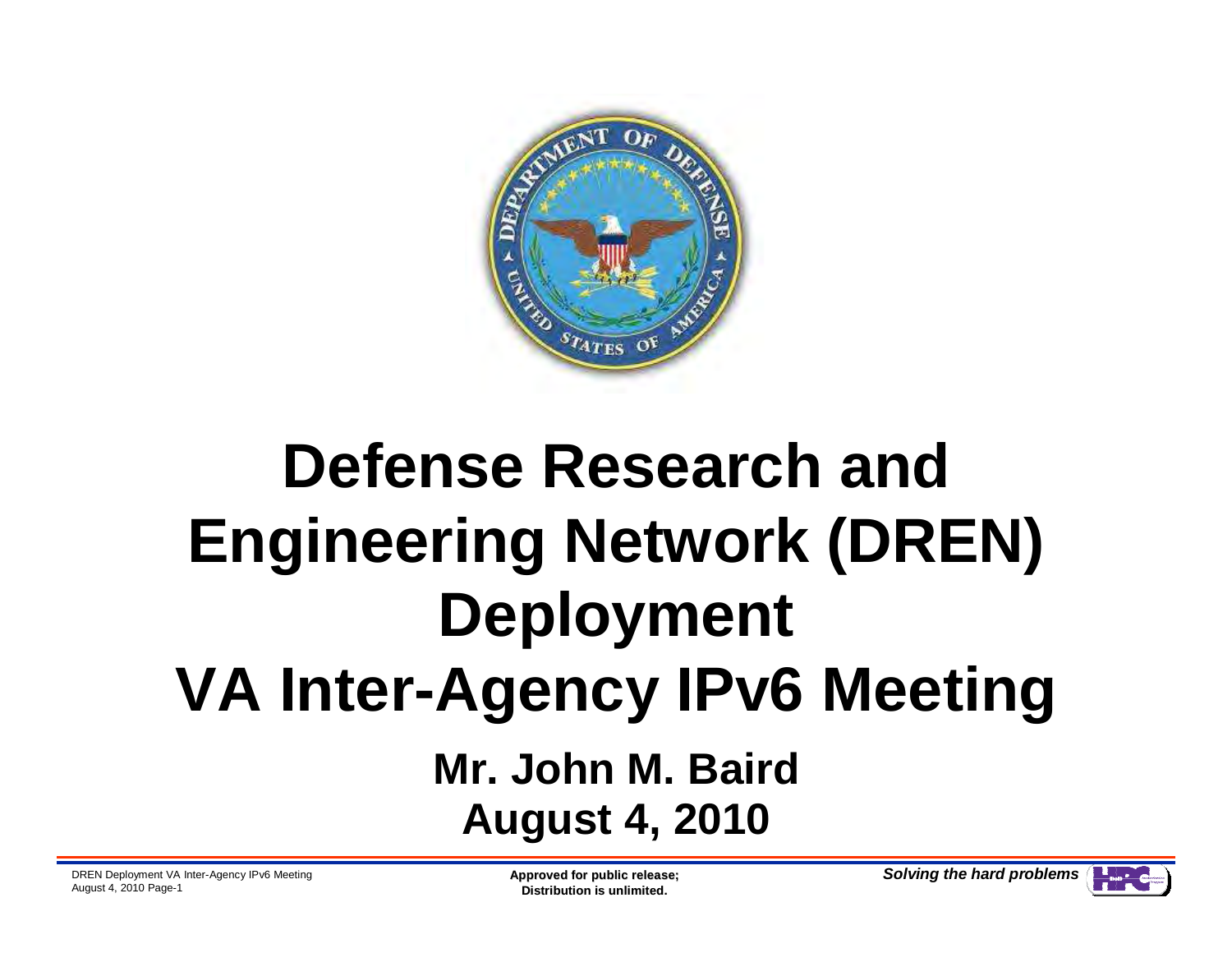

# **DREN Deployment: 2003-2005**





DREN Deployment VA Inter-Agency IPv6 MeetingAugust 4, 2010 Page-2

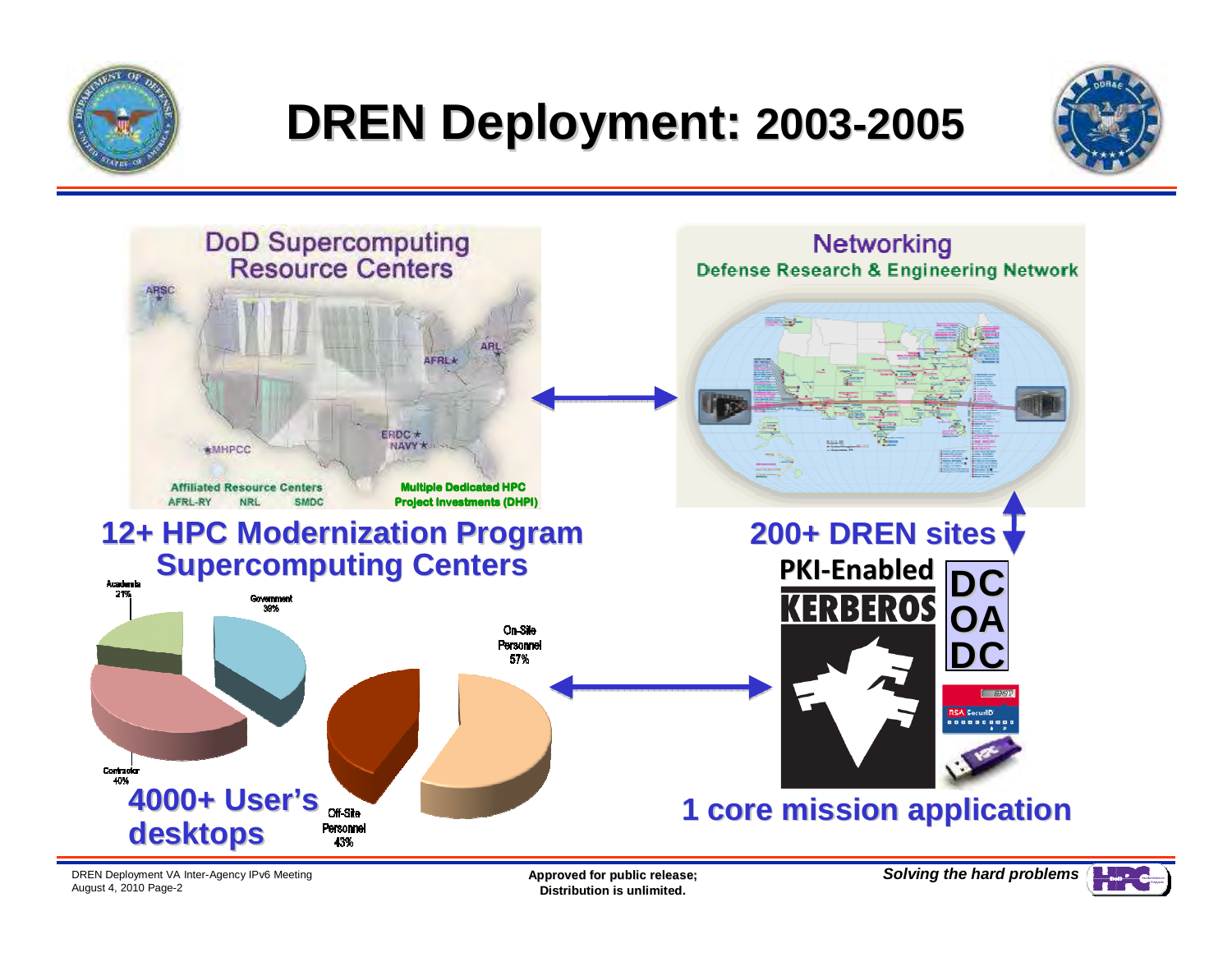



- $\bullet$  **Vision – To be THE DoD IPv6 pilot, leading the way for others**
	- – **Quickly deploy IPv6 across the WAN, mission critical application, local sites' infrastructures, computer systems and servers, and user desktops**
	- –**Share lessons learned with others**
- $\bullet$ **Incentive – Hey DREN, how quickly can you make IPv6 happen?**

#### $\bullet$ **Resources**

- **Recent, homogeneous equipment** –
- –**Skilled network and systems personnel**
- –**Option for IPv6 support in existing contract**
- **Skills**
	- **A community familiar with supporting new technology and being pioneers**–
	- –**Previous experience with an IPv6 test bed (since shut down)**

#### $\bullet$ **Action Plan**

- **Build on what someone else has done rather than invent our own process** –
- – **Adapt TransPlant technology transition process developed and refined by Carnegie-Mellon University (CMU) Software Engineering Institute (SEI)**

**See: DoD Success Story at www.whitehouse.gov/omb/E-Gov/ea\_success.aspx**

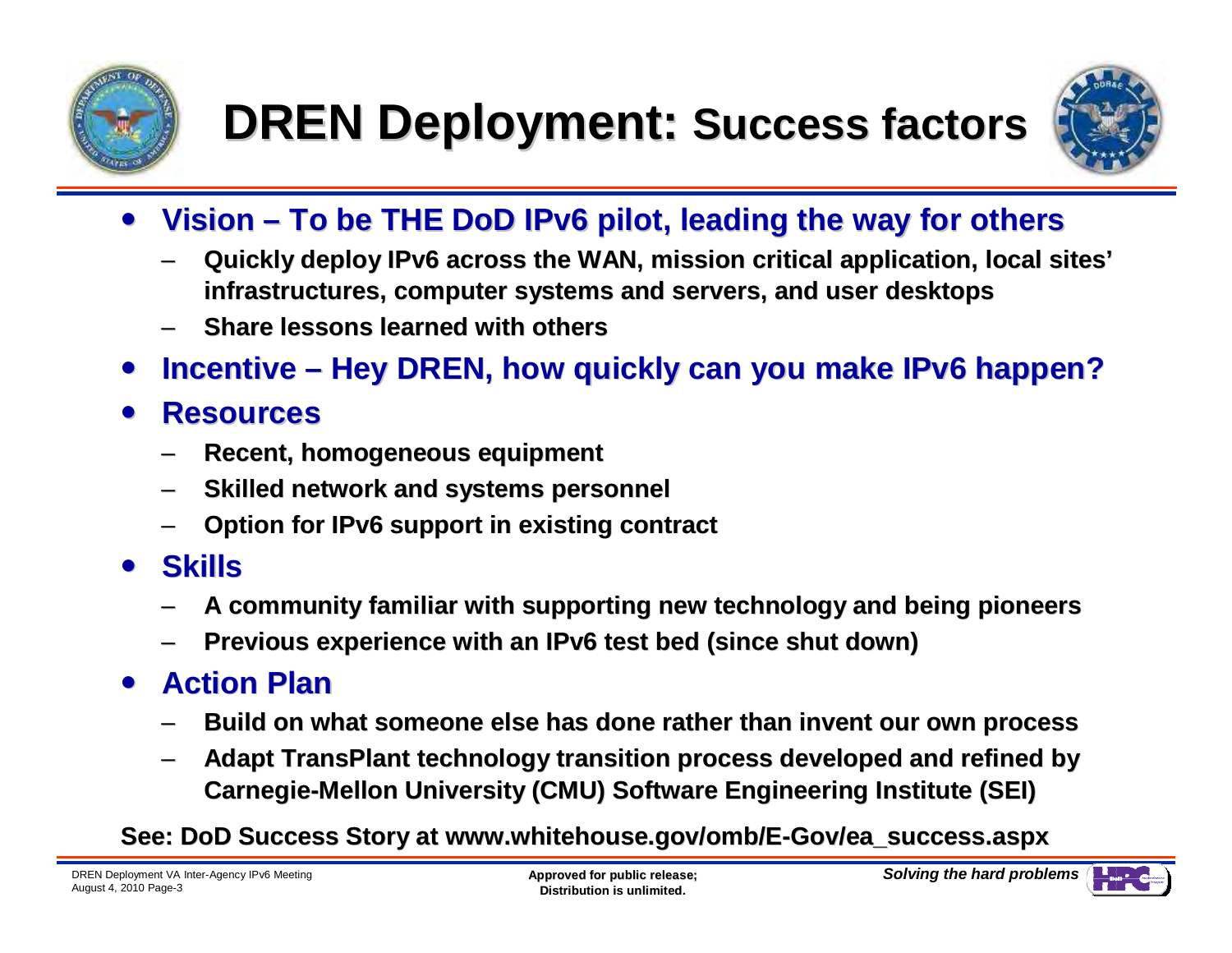





**Source: Delorese Ambrose, in 1987 communication to CMU-SEI TransPlant personnel. Originally from the Enterprise Corporation, a consulting firm no longer in existence.**

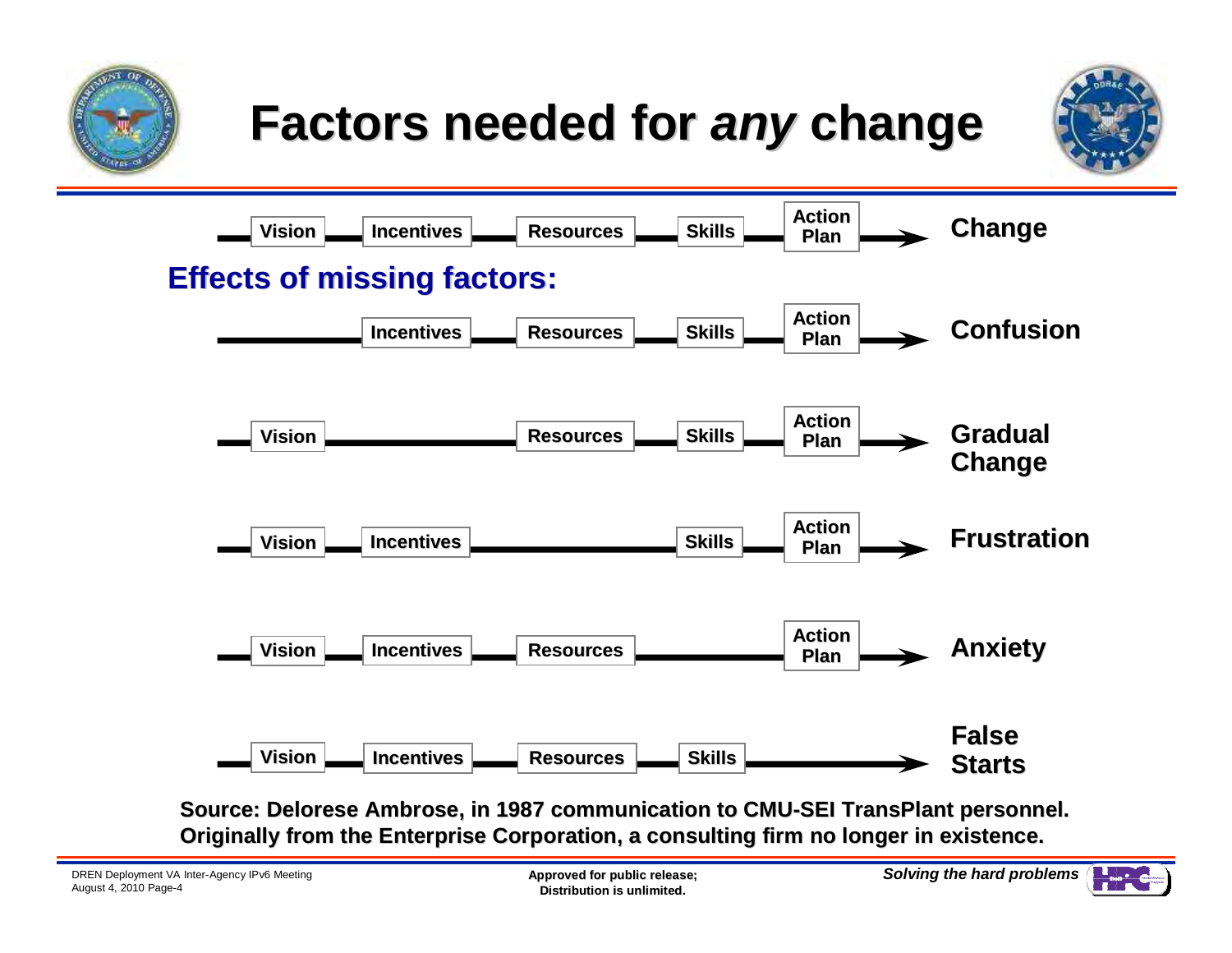

## **Vision: Perceptions Vary**



**Hype Cycle © Gartner, Inc. and/or its Affiliates, beginning in 1995**

### **IPv6 2010 ?**

#### **"Smart is when you believe only half of what you hear. Brilliant is when you know which half to believe." —Robert Orben**

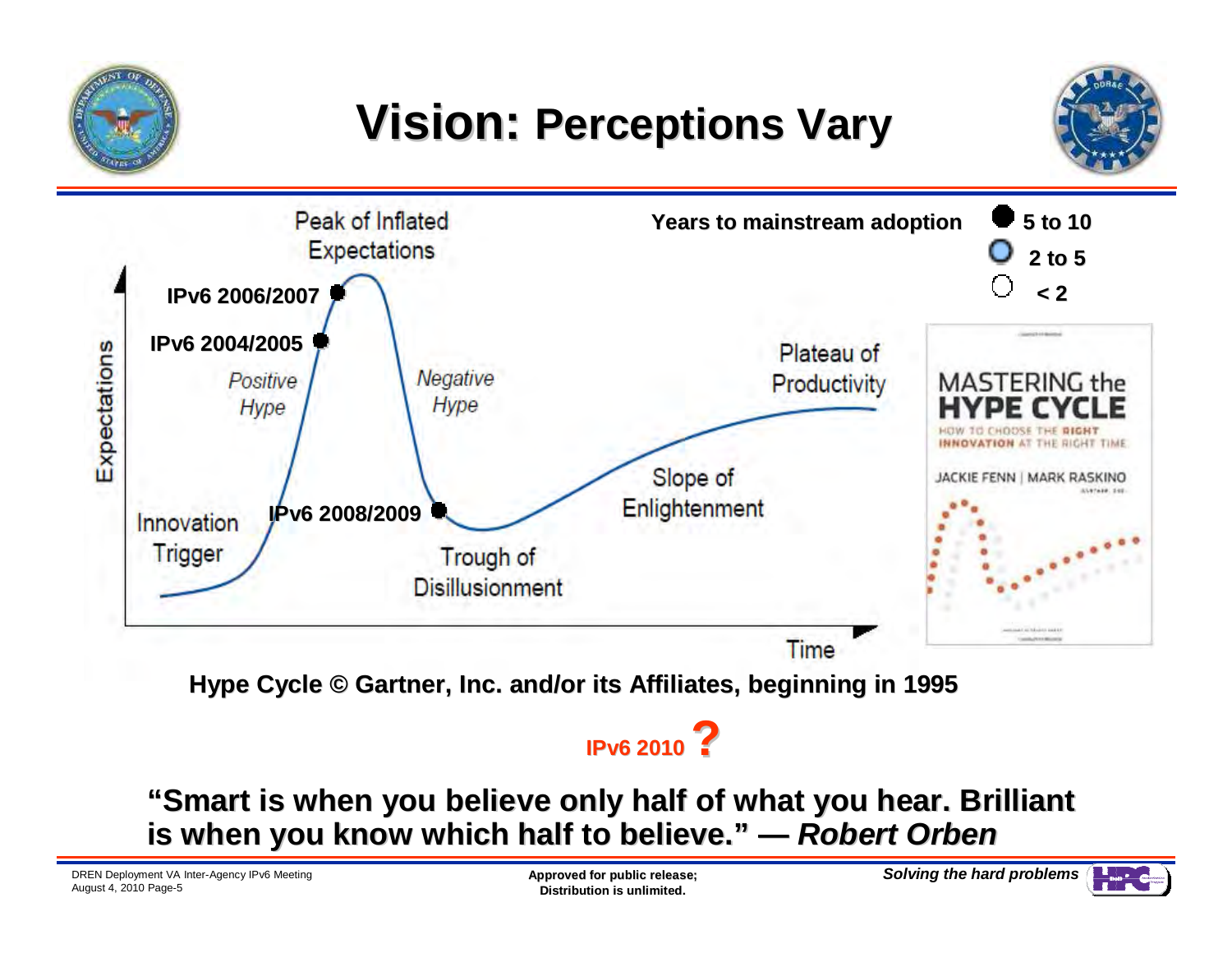

## **Vision: Perceptions Matter**





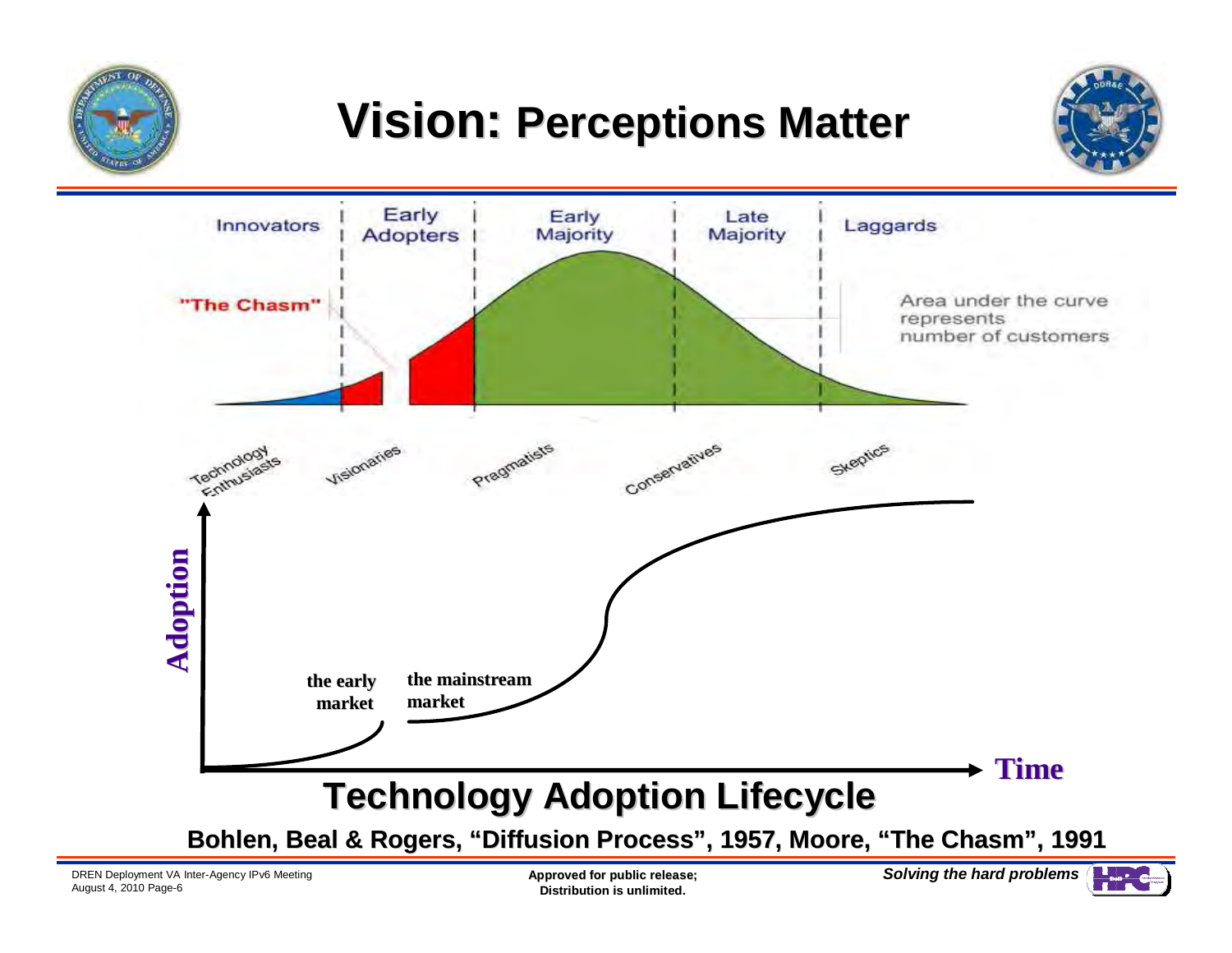



**"Internet will soon be running on IPv4 address fumes " – Arstechnica**



**"Faced with the choice between changing one's mind and proving that there is no need to do so, almost everyone gets busy on the proof." – John Kenneth Galbraith**

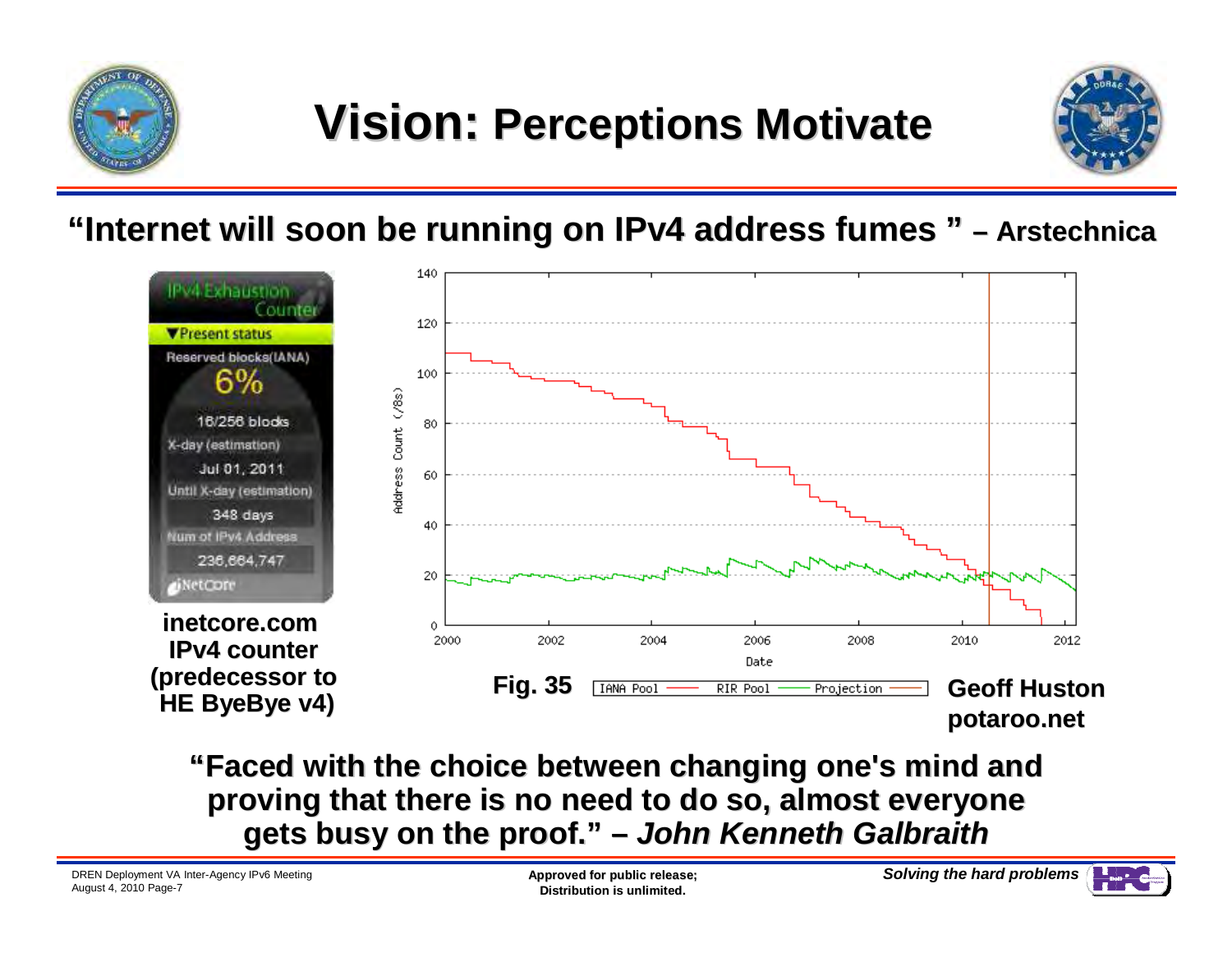





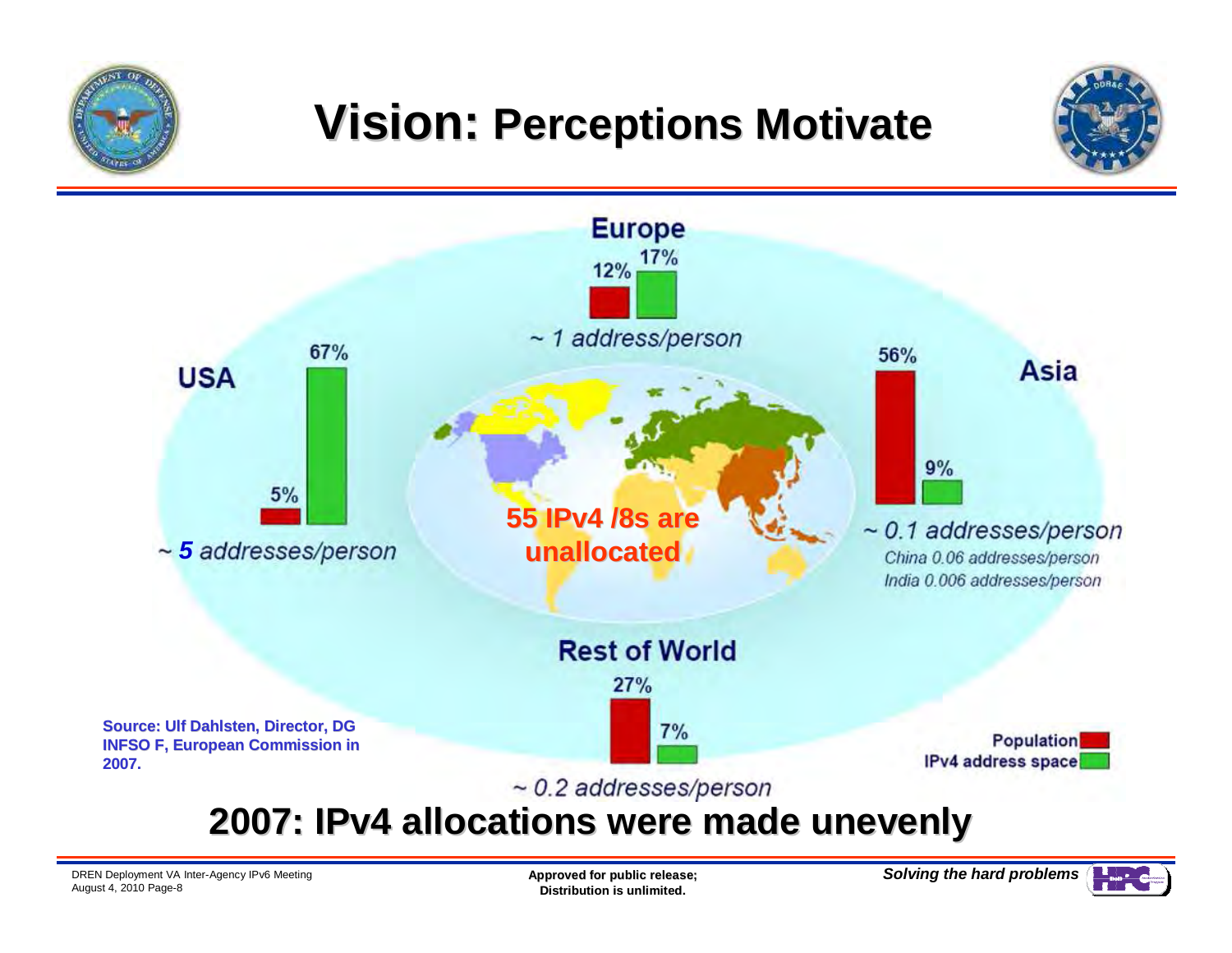





DREN Deployment VA Inter-Agency IPv6 MeetingAugust 4, 2010 Page-9

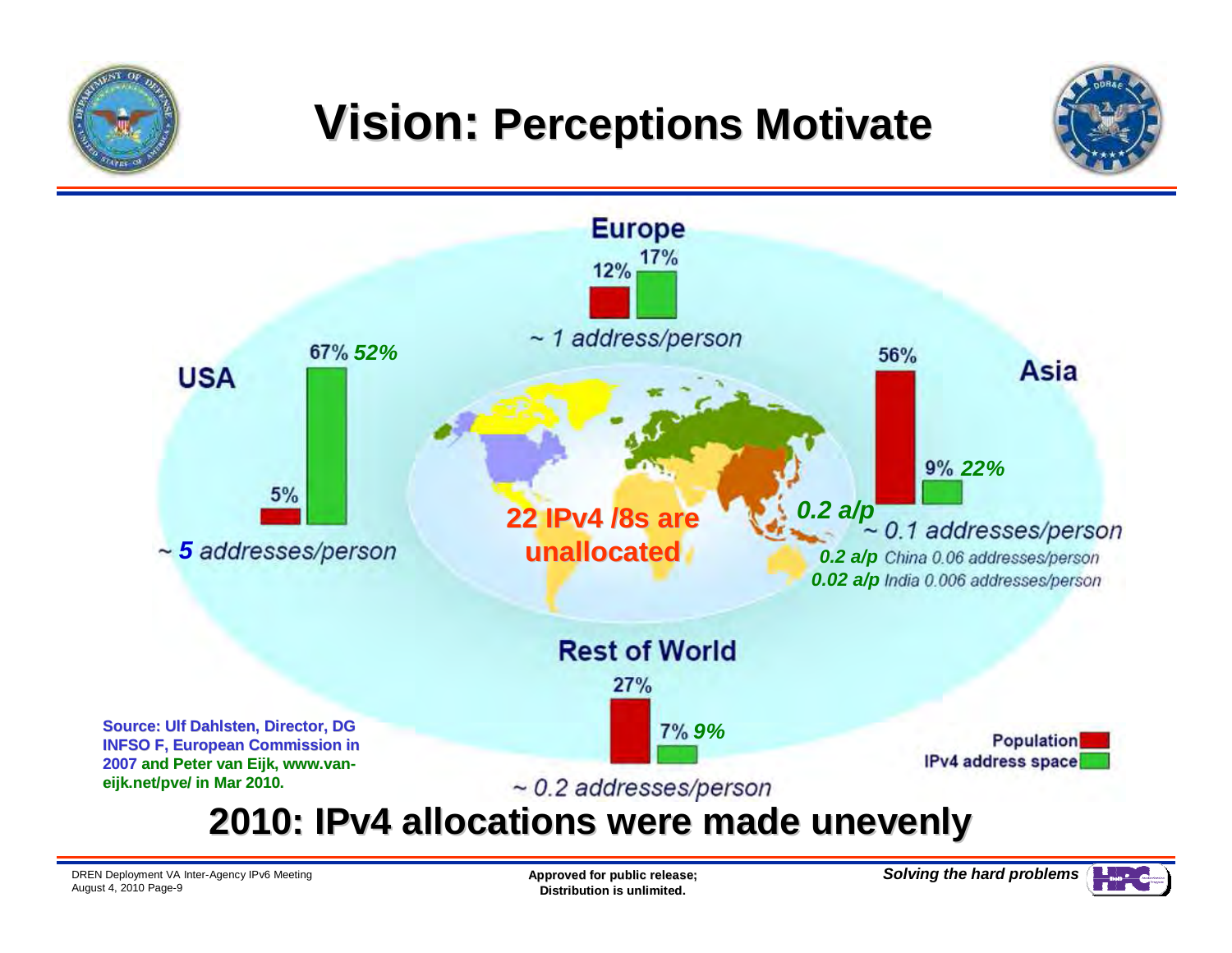





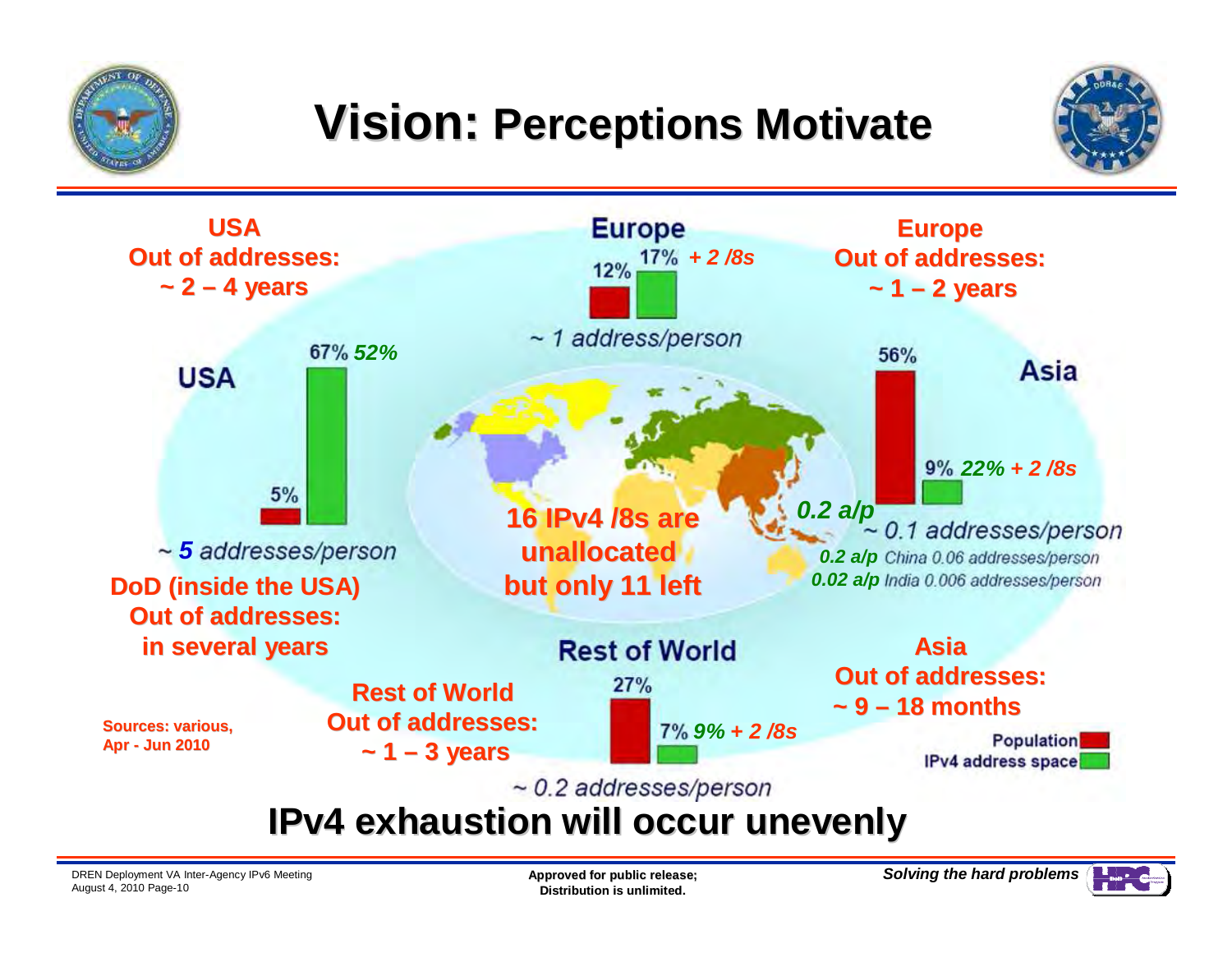



- $\bullet$  **In the 1990s, IPv4 exhaustion was delayed for over a decade by several useful hacks:**
	- **Dynamic Host Configuration Protocol (DHCP)** -
	- -**Classless Inter-Domain Routing (CIDR)**
	- -**Private IP addresses**
	- **Network Address Translation (NAT)** -
- **Recently, various extensions to NAT have been proposed to further delay IPv4 exhaustion:Wision: Perceptions Motivate**<br> **e 1990s, IPv4 exhaustion was delaid decade by several useful hacks**<br>
pramic Host Configuration Protocol (DH<br>
assless Inter-Domain Routing (CIDR)<br>
ivate IP addresses<br>
etwork Address Translat
	- **NAT-PT, DS-Lite, LSN, 6rd, IVI, A+P, and others**-
	- **All NATs share a faulty premise: the devices behind the NAT will not be online all the time**
		- **SOHO servers, sensor nets, power grids, streaming media servers, set-top boxes, iPads violate this premise SOHO servers, sensor streaming set-top iPads**-
- **NATs delay but cannot prevent IPv4 exhaustion** $\bullet$

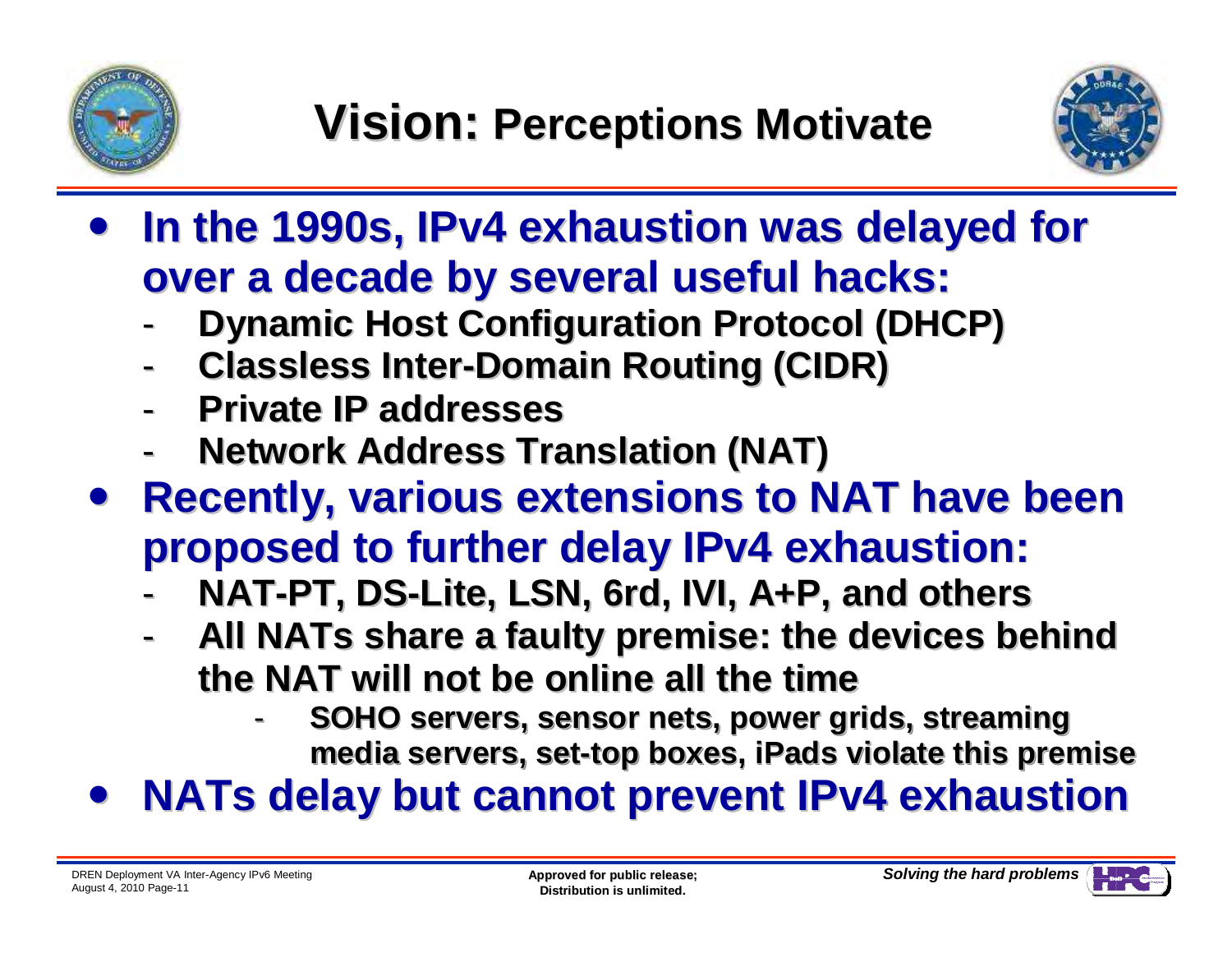



- $\bullet$ **For deploying IPv6:**
- - **Insecurity – ignoring IPv6 does not make it go awayFractif (1998)**<br> **Comparison Configuration**<br> **Comparison Configuration**<br> **Comparison Configurations**<br> **Comparison Configurations**<br> **Comparison Configurations**<br> **Comparison Configurations**<br> **Comparison Configurations**<br> **Co** 
	- **Open question: Disable internally or enable the perimeter?**
	- - **Enterprise-specific internal applicationsEnterprise-specific** 
		- -**Microsoft's DirectAccess Microsoft's DirectAccess**
		- **"I have a dream…" – Martin Luther King, Jr. Martin , Jr.**-
	- - **Much larger address space (128 versus 32 bits)**
		- -**International customer support (external email, www, etc)** -**customer support (external email, etc)**
		- **"Its the addresses, 'stupid'!!" – apologies to Pres. Clinton**-**"Its the 'stupid'!!" to Pres. ClintonNational**
	- - **Government mandates** 
		- **National – DoD, OMB DoD, OMB**
		- - **International – Japan, EU, China, OECD, India – Japan, EU, China, OECD, India** -
	- **Rich Content: Coogle, Facebook, YouTube, Netflix, eBay, etc.** -

#### $\bullet$ **Against IPv6:**

- -**15 years of "Chicken Little" and hype**
- **"If it ain't broke, don't fix it." – Bert Lance it. "**-
	- **"No funding or resource requirements identified at this time" requirements at time"**
		- **– July 2010 Air Force IPv6 Conference**
- **Lack of confidence in IPv6 security tools: Catch-22 July Air ConferenceCatch**-

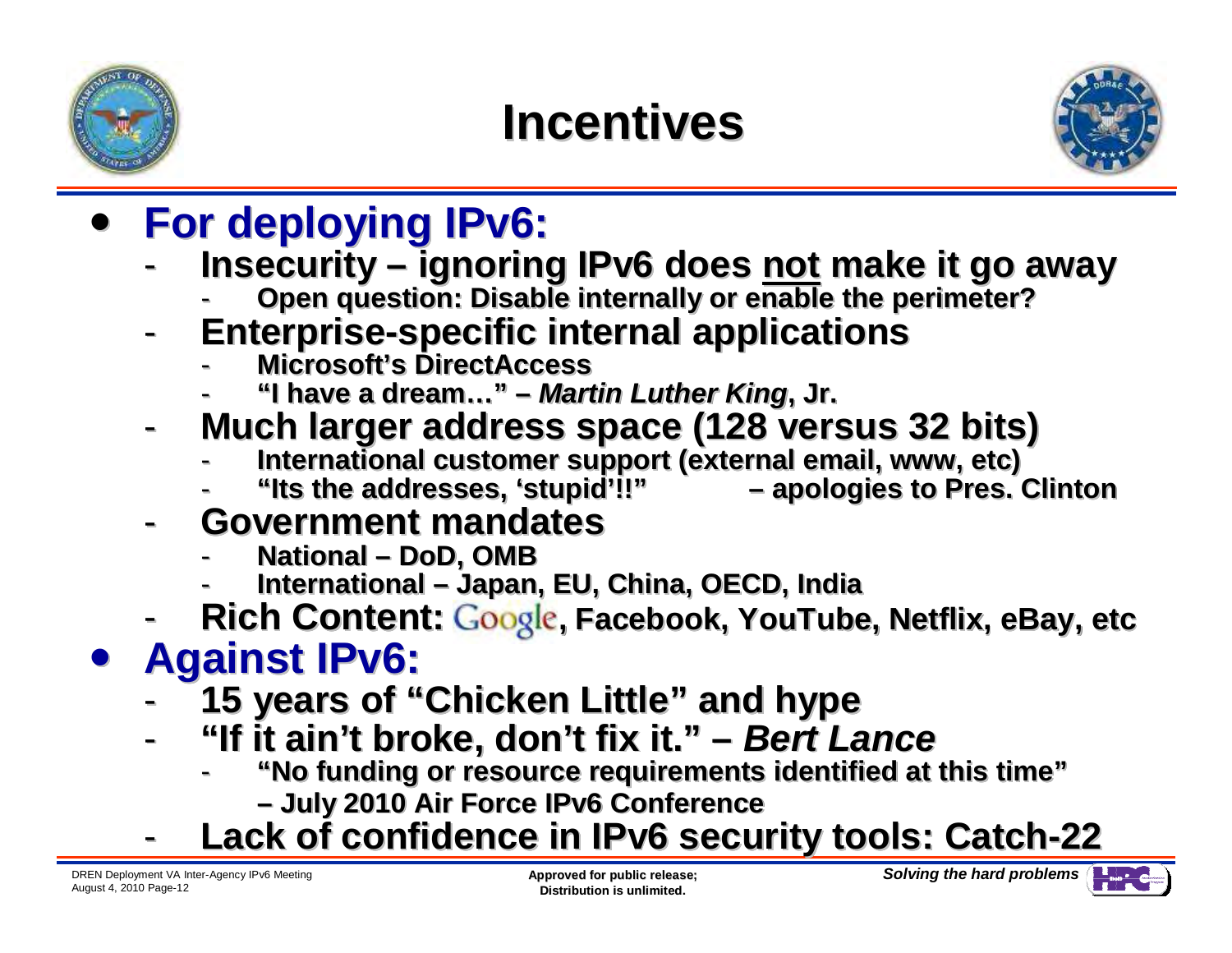



- $\bullet$  **IPv6 test programs**
	- -
	- -
	- -

# **Contracts**

### **S (why none for IPv4???)**

 **IPv6 Ready Logo www.ipv6ready.org NIST USGv6 www.antd.nist.gov/usgv6DoD UCR APL jitc.fhu.disa.mil/apl**

- **IPv6 Case 2005-041 Dec 2009 FAR final rule E9-28931**-
- **GSA Networx May 2007 contract limited IPv6 support** -
- - **Special clauses in specific contracts**
	- **Example: DREN Feb 2001 SOW NSP clause "The Contractor shall provide the**  - Example: DREN Feb 2001 SOW NSP clause "The Contractor shall provide the<br>capability to support IP version 6 (IPv6) when IPv6 becomes available through **commercial service offerings. The Contractor shall support the Government in commercial service offerings. The Contractor shall support the Government in transition from IPv4 to IPv6."transition from IPv4 to IPv6."**-

#### $\bullet$ **Lessons Learned**

- -**DREN IPv6 knowledge base https://kb.v6.dren.net**
- -
- -

 **ARIN IPv6 wiki www.getipv6.infoLinux IPv6 HOWTO www.bieringer.de/linux/IPv6/**

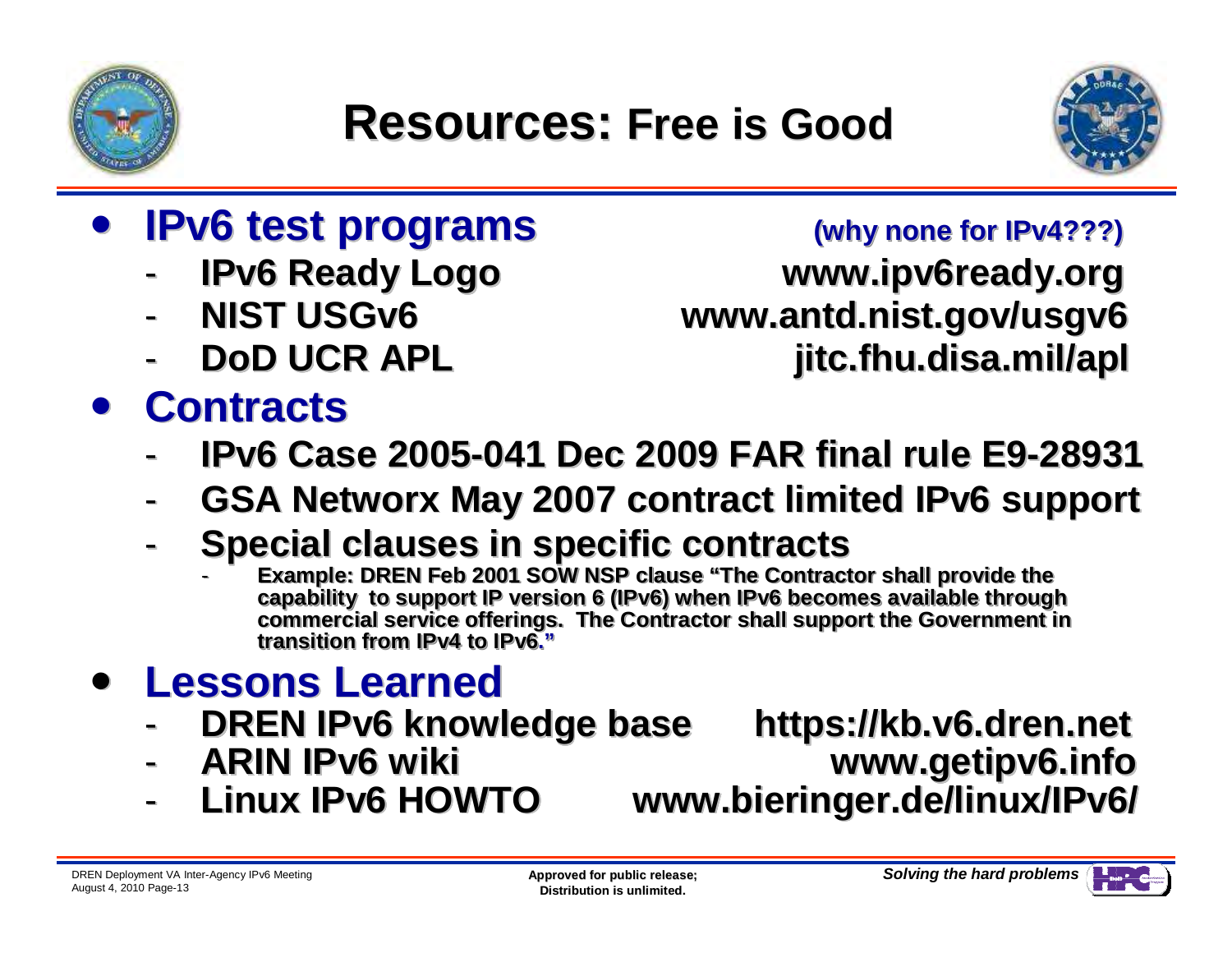



#### $\bullet$ **Look at what you currently have**

- **Will it be part of the solution, or part of the problem?**-
	- -**Are maps and configs for your network up to date?**-**Are configs for up to date?**
	- **Are current security and network management adequate?**-**Are current security and network management adequate?**-
- $\bullet$  **Next, think about your IPv6 deployment**
	- - **Adding another protocol stack adds complexity**
		- **Making IPv6 topology congruent to IPv4 minimizes impact** -**IPv6 topology to IPv4 impact**-
	- - **Addresses are no longer a constraining resource**
		- **Don't let compromises from the past hinder the future**-**Don't from past the future**-
		- -- The IETF had good reasons for their guidelines
- **Then, rethink your IPv4 address plan**
	- **Making IPv4 topology congruent to IPv6 minimizes impact**

**"There is never time to do it right, but there is always time to do it over" – Murphy**

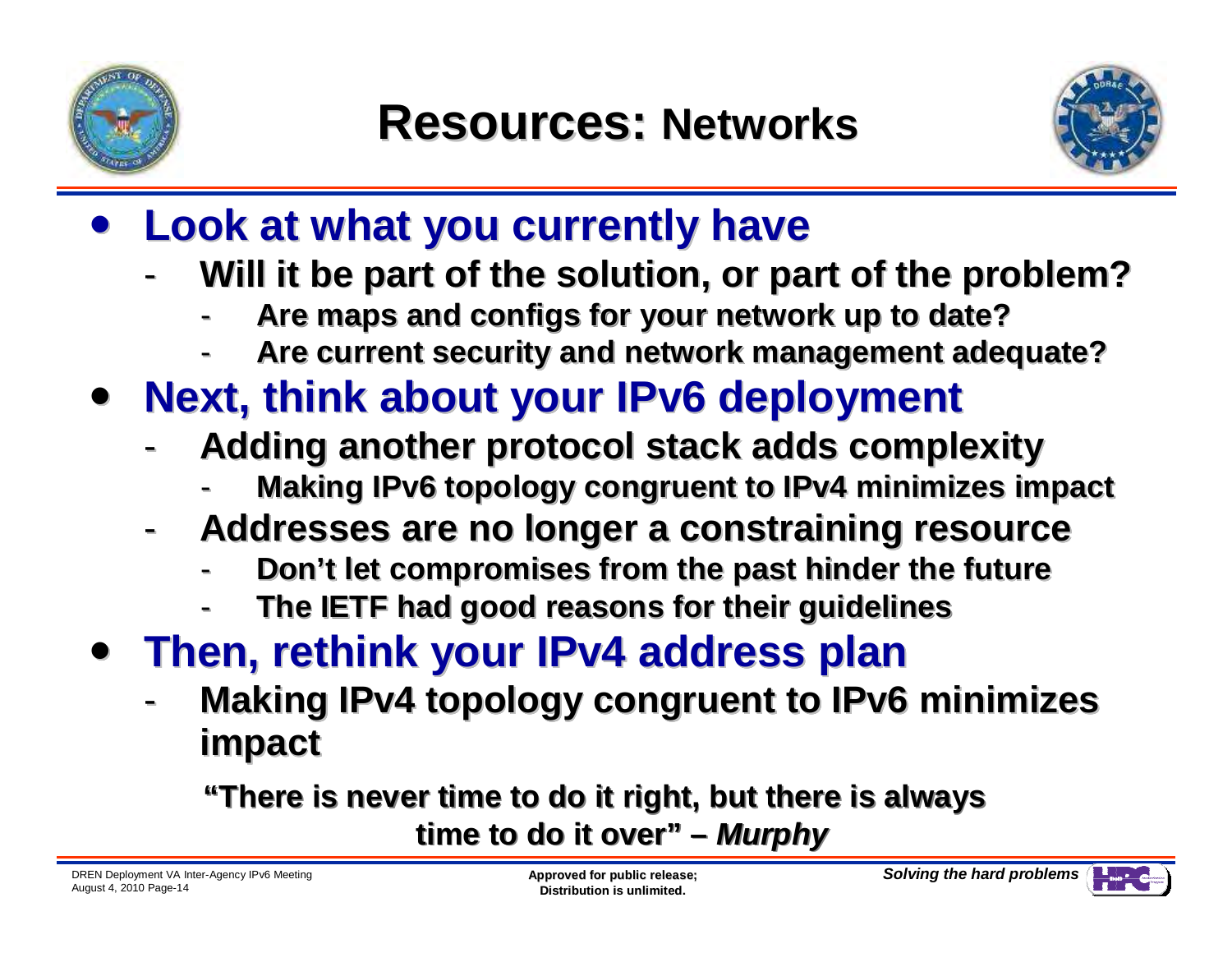



- $\bullet$  **Look at what you currently have**
	- **Most hardware built since 2005 can support IPv6**-
	- **Does your inventory tell you when it was made (not install date)? When the software was last updated?**
	- **"Don't expect something to work just because it's supported" – Lorenzo Colitti, Google**
- **WAN Router memory demands will grow**
	- - **IPv4 full Internet routing table continuing growth**
		- **new allocations**
		- **address exhaustion**-
	- **IPv6 full Internet routing table is small but it will grow**-
	- -**DREN expanded memory/upgraded routers in 2007**
- **When are we going to stop buying it unless it supports IPv6?**

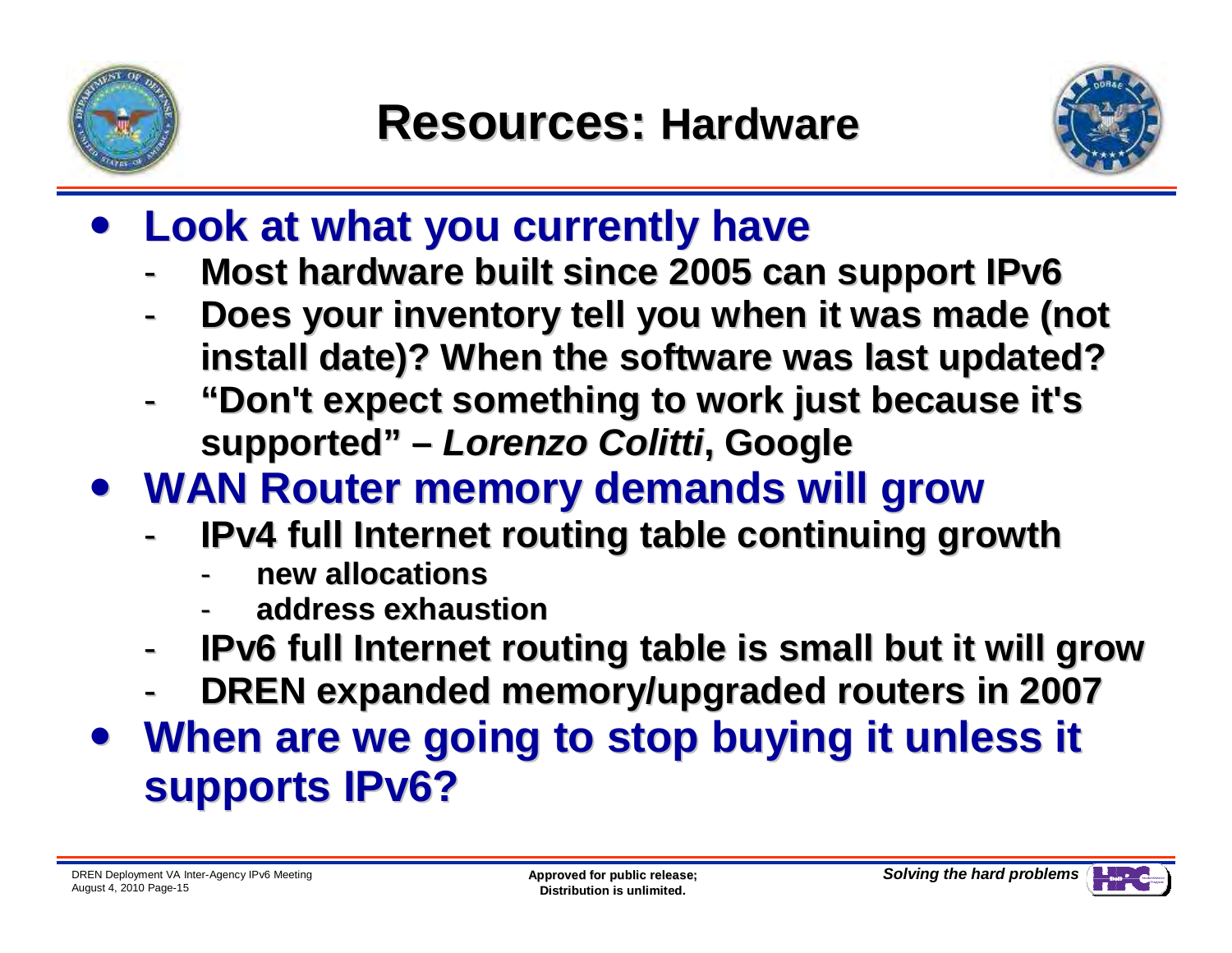



- $\bullet$ **Computer O/S and Network IOS**
	- -**Modern systems mostly just work, default to IPv6 on**
	- **Windows XP is not modern (and needs IPv4 to work)** -
- **Network services**
	- Built-in mostly just work, 3<sup>rd</sup> party can be incomplete -
- $\bullet$  **Network management**
	- -**Support rapidly improving, IPv4 continues to work**
- **Applications**
- S/W conglomerates sometimes don't "get it" --<br>IPv4 cont<br>mes don't
	- **Small developers will support IPv6 if we pay for it** -
	- -**Good news – Application migration is straightforward**
	- - **Bad news – Migration tool support is weak**
		- **PortToIPv6 Framework porttoipv6.sourceforge.net** -**PortToIPv6 Framework porttoipv6.sourceforge.net**-**PortToIPv6 Framework**
- **When are we going to stop buying it unless it supports IPv6?**

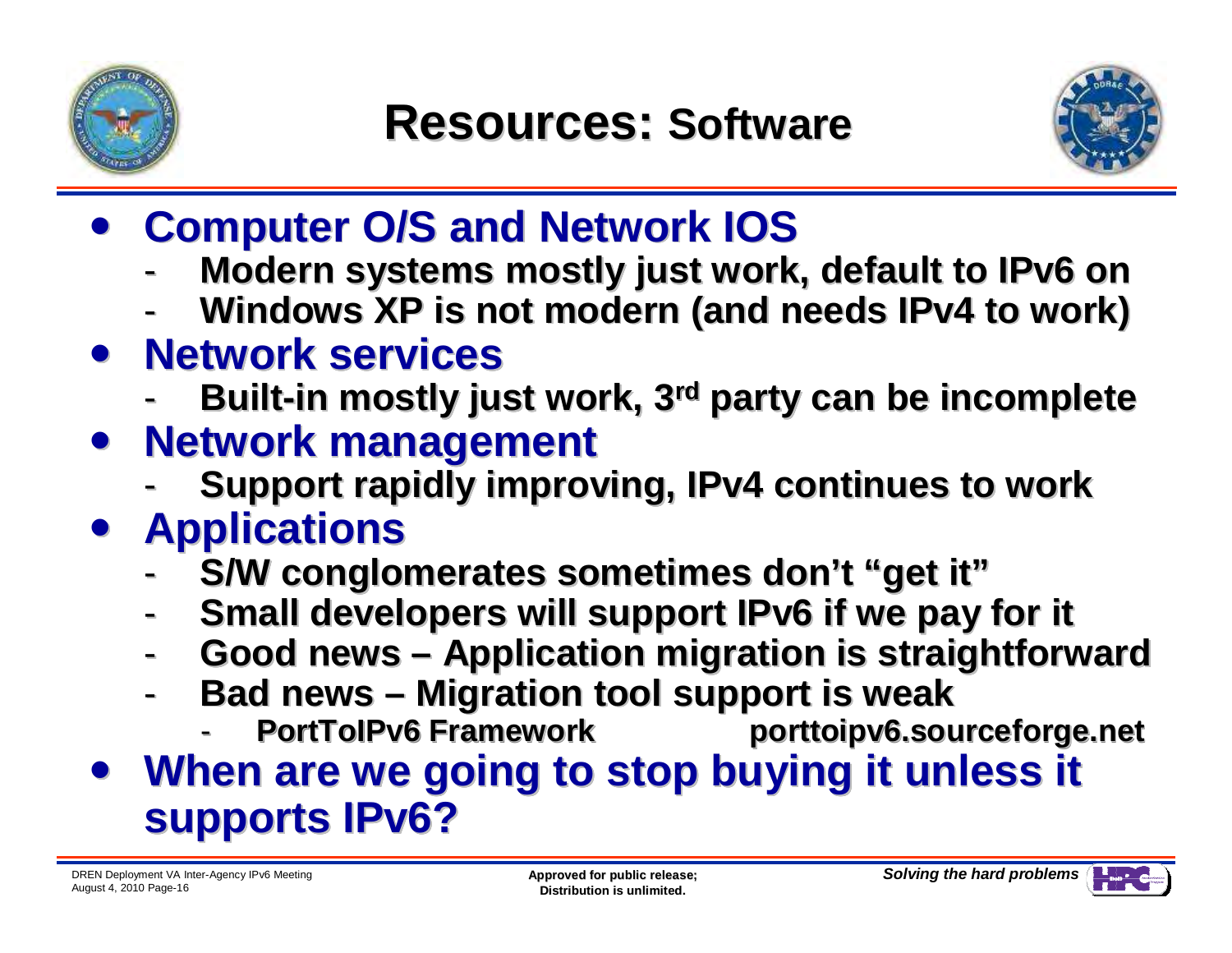

### **Resources: Software**



### **•** Security – an excuse but not a reason to delay dentaring the  $\frac{1}{2}$ **deploying IPv6**- **30 years ago, if they had**

-



**waited for IPv4 to be secure** 

- **Wouldn't we still be waiting!?! Designing an IPv6 security infrastructure to co-exist with your present IPv4 infrastructure is extra work**

- $v4 + v6 > 2 * v4$
- **Dual-stack can be over twice as hard as singlestack due to interactions**

### **Maintaining that structure doesn't have to be harder**

 **Dual-stack need not be more expensive than IPv4 alone**

-

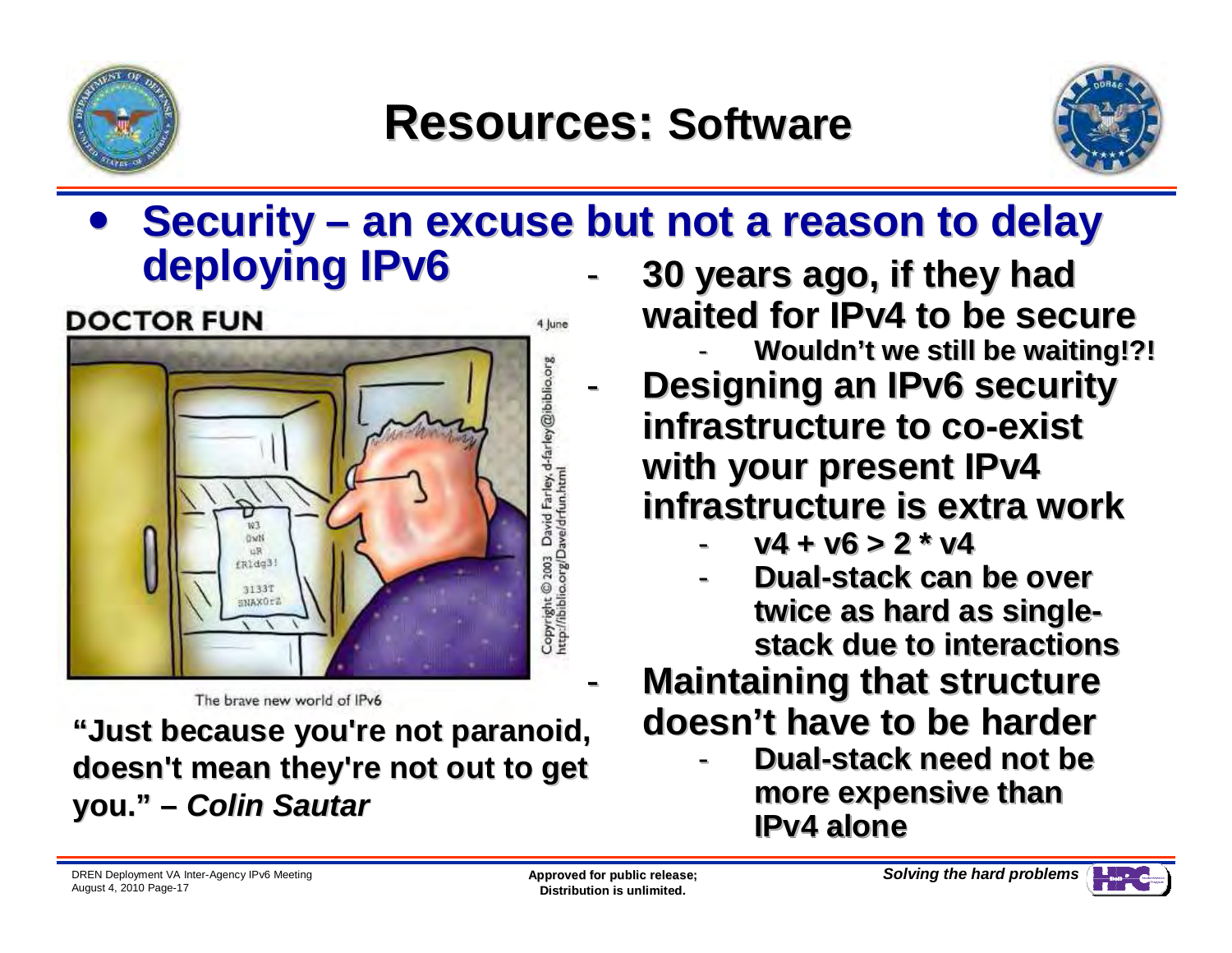

### **Resources: People**



#### $\bullet$ **Prepare for IPv6 Now**

- -**Hiring Practices**
- **Performance Reviews**-
- -**Promotion Factors**
- **A vision shared is better than a "just because"because"**- Hirir<br>Perf - Perf -<br>A visic - A visic -
	- **Perceptions Motivate** -
		- **The story: A stranger The story: stranger saw stonemasons saw three stonemasons working and asked each one the same questionone the same question**
		- **Three people doing the same job, with different** -**Three doing the same job, with different perceptions/motivations**

**1. The first mason was toting rocks to a pile, near a wall. "What are you doing?" asked the stranger. "Can't you see that I'm carrying rocks?" was the reply** 

 **2. The stranger asked the second laborer, "What are you doing?""I'm building a wall,"he replied** 

**3. A few steps away, the stranger came upon a third worker and asked "What are you doing?" The worker smiled. "I'm building a cathedral to the glory of God!" was the reply**







 **"Technology makes change possible, or even necessary, "Technology change even necessary,but people make change happen." – David S. McIntoshbut people make change happen."S. McIntosh**

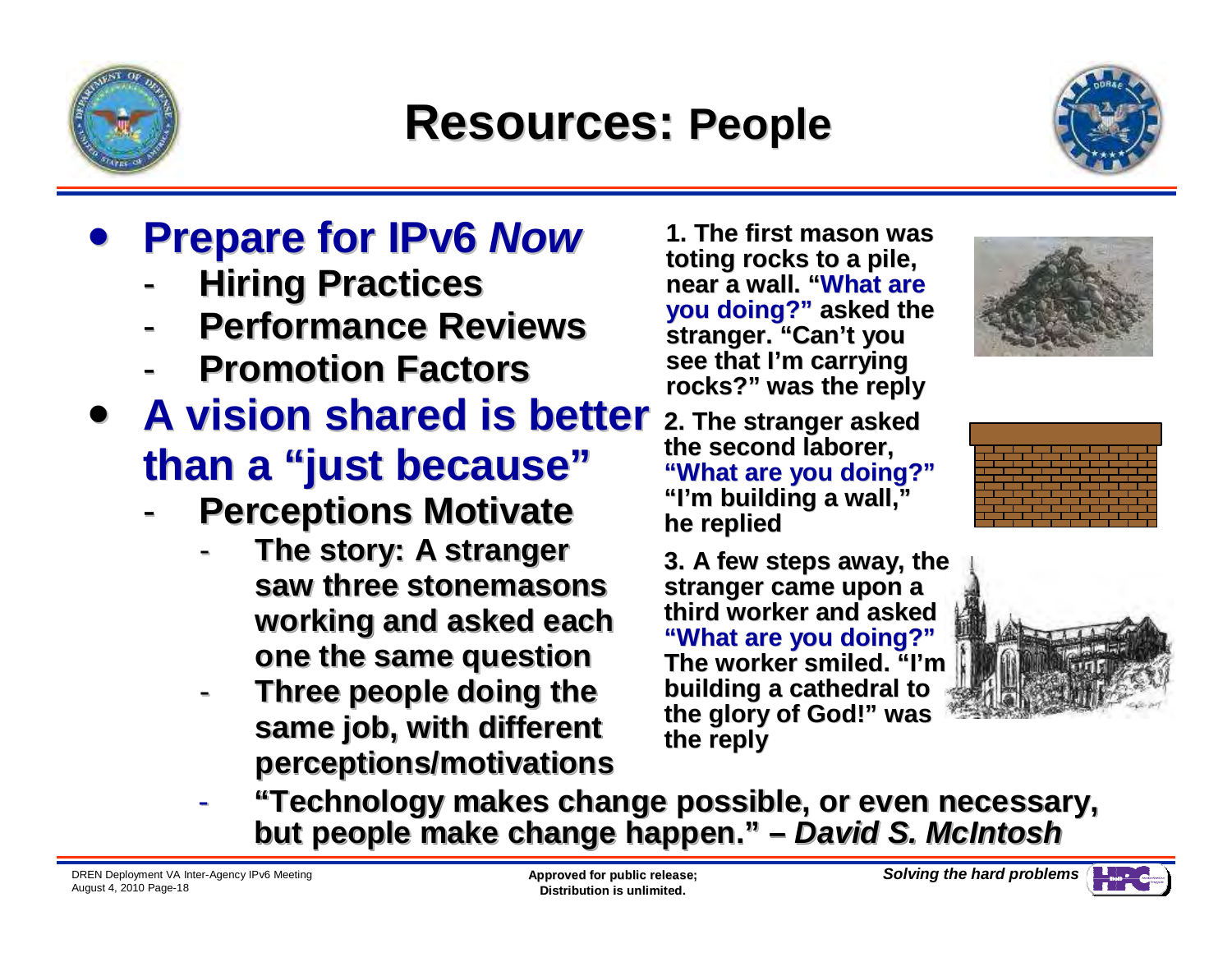

### **Resources: Time is Money**





**Software Engineering Economics, Barry Boehm, 1981 Extreme Programming Explained, Beck, 1999**

#### **"Never put off till tomorrow what you can put off till next weekend!" – Born Loser comic strip**put off till tomorrow what you can put off<br>next weekend!" – *Born Loser comic strip*

DREN Deployment VA Inter-Agency IPv6 MeetingAugust 4, 2010 Page-19

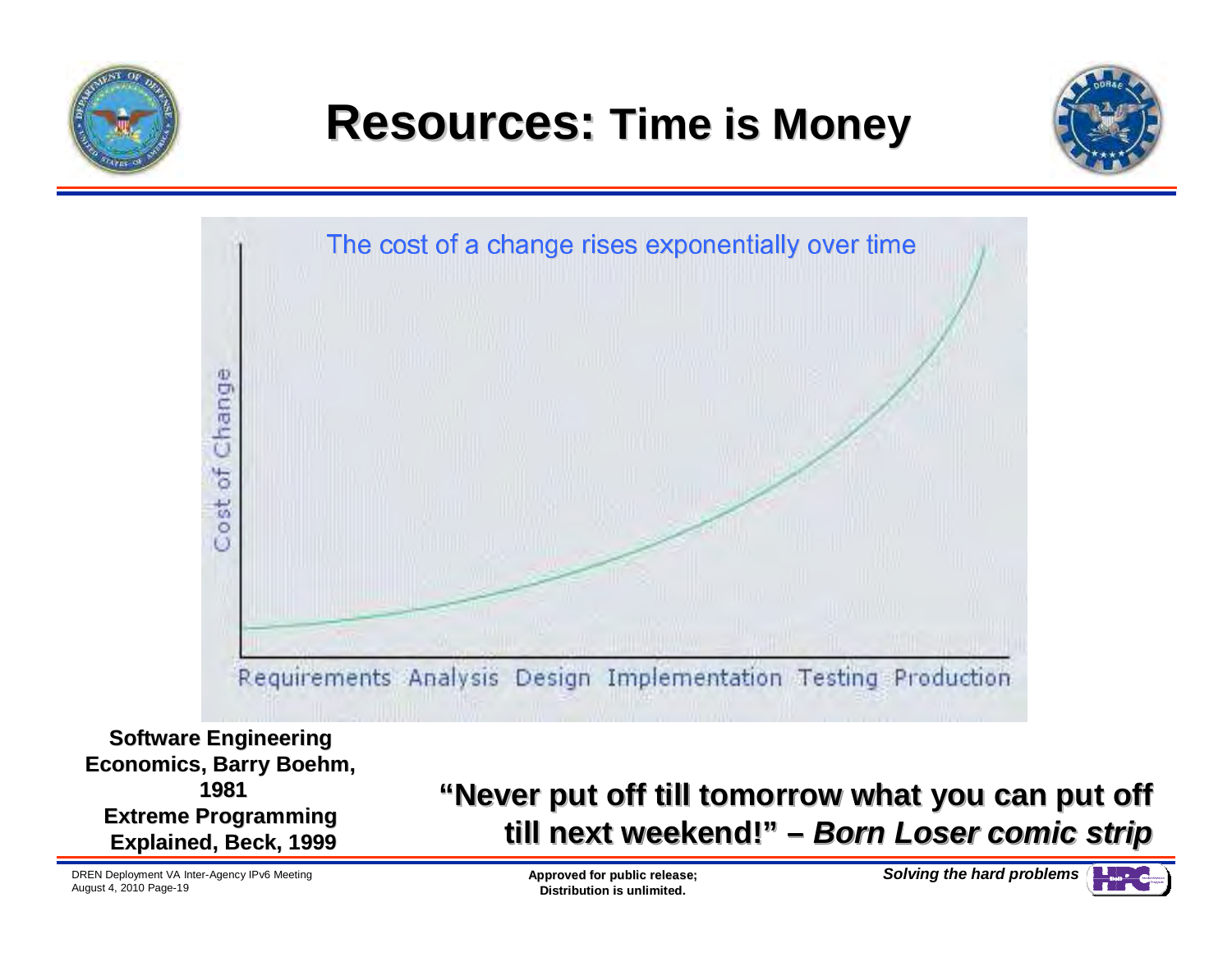

-



#### $\bullet$ **Experience is the best teacher**

- **The May 2009 Planning Guide/Roadmap Toward IPv6 Adoption recommends setting up an IPv6 test lab**
	- -**2 computers, a router, and some cabling is enough to begin**-**computers, router, and cabling is to begin**
	- -**Microsoft describes a virtual lab using only one computer**-**Microsoft describes a virtual lab using only one**
- – **Need an external IPv6-only address?** and the state of the
	- **ipv6.google.com ipv6.google.com**
- **Need to test your IPv6 infrastructure?**–**Links of the Common** 
	- **www.ipv6tools.org allows you to ping, trace, and query DNS www.ipv6tools.org you to ping, trace, DNS**
	- **ipv6-speedtest.net allows you to test performance ('-' not '.')**
- **Want IPv6 connectivity today? (try this at home) (try this at home)**and the state of the
	- **Use the gogoCLIENT from gogoware.gogo6.com and the the gogoCLIENT and the authenticated.freenet6.net tunnel brokerauthenticated.freenet6.net tunnel broker**
	- **Hurricane Electric provides another: tunnelbroker.net**

**Hurricane Electric provides another: tunnelbroker.net"Build a Little, Test a Little, Learn a Lot!" – RADM Wayne Meyer**

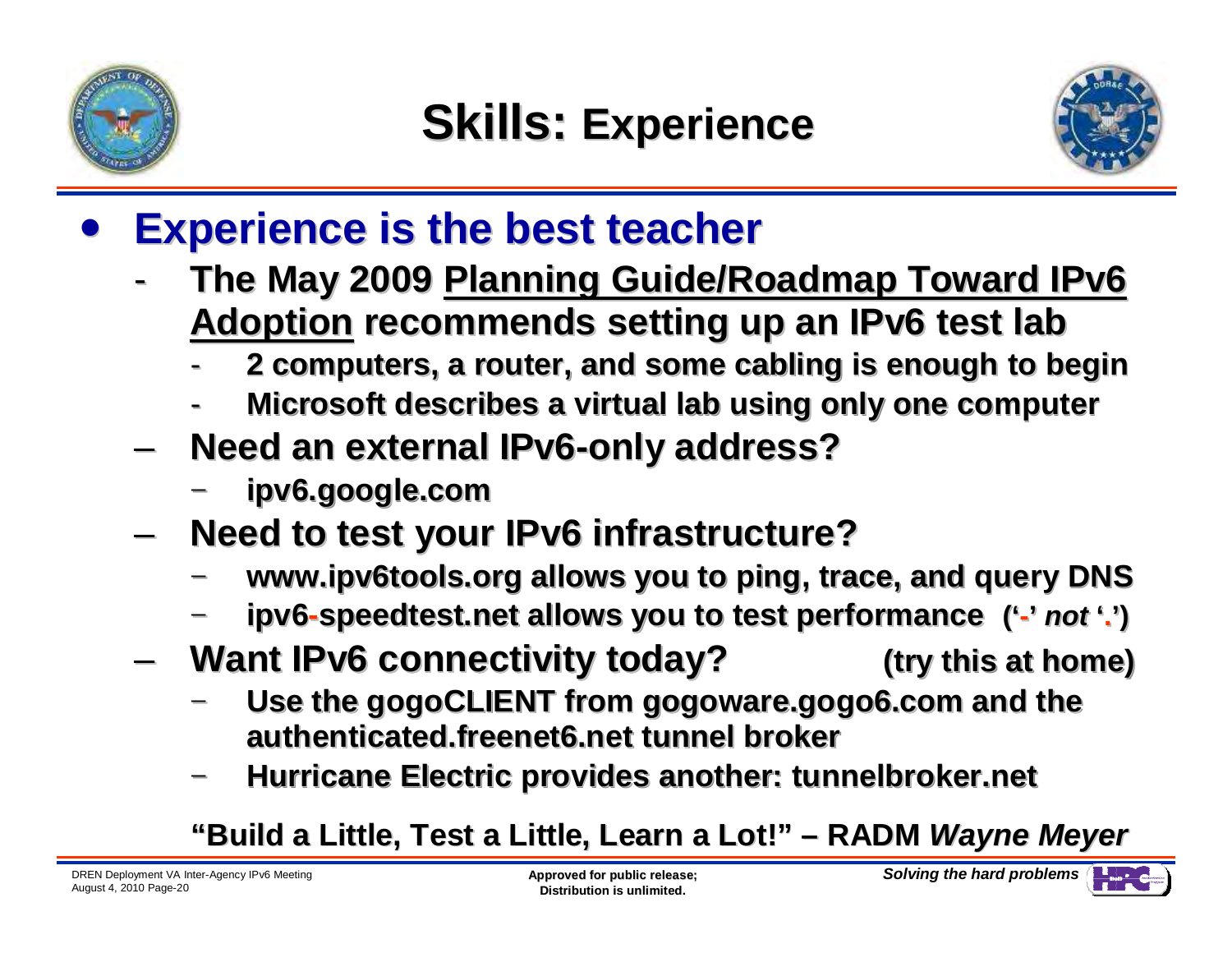

### **Skills: Training**



- - **Training Sources**
	- **Free is best (web sites and webinars)** -
	- -**Low cost is good (books, Internet2, conferences)**
	- -**Commercial training is available from multiple sources**
	- - **"Just because you're trained for something doesn't mean you're prepared to do it." – Anonymous**
- **Who needs training (and how much)**
	- -**IPv6: The more you know IPv4, the less you need**
- **IPv6 details: for system administrators, network managers, software developers, trainers … ranges from a 1 week short course 7 week refresher on IPv4 plus IPv6** -**ID needs training (and how much)**<br>IPv6: The more you know IPv4, the less you need<br>- IPv6 details: for system administrators, network managers,<br>software developers, trainers ... ranges from a 1 week short<br>course → 7 week
	- **IPv6 awareness: for executives, managers, security officers, procurement officers, help desk, maintenance personnel,**
	- tech writers, testers … ranges from ¼ hour → 2 hours<br>Change process: only those involved in preparing plan **Change process: only those involved in preparing plans**
		- The next few slides with their links are typically adequate -

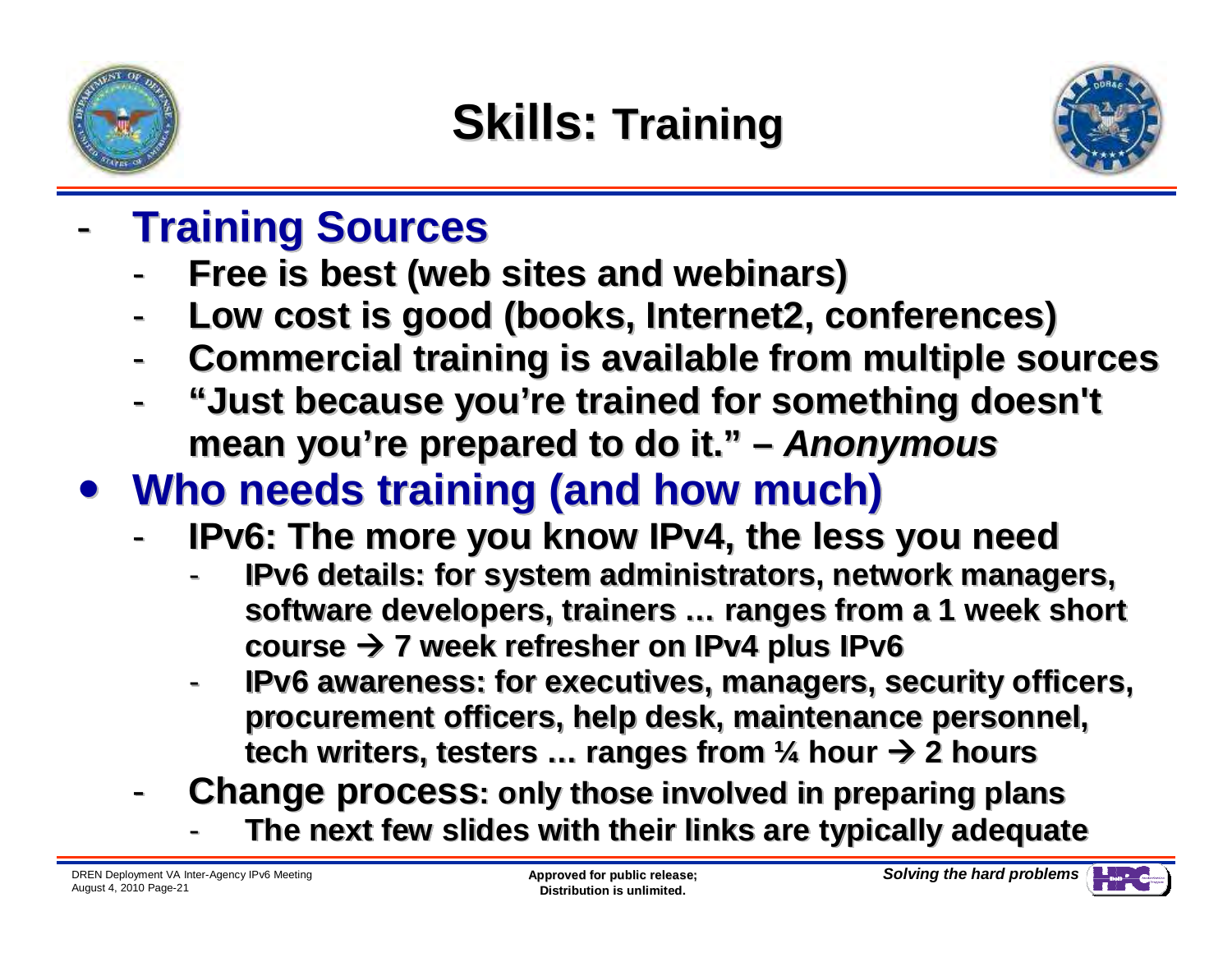

### **Action Plan: So Many Choices,Choose Carefully**





**Deployment** 

**Phases** 

Campus IPv6 transition options

WAN IPv6 transition options

Transport considerations

for transition

Advanced IPvB

services options

#### **office of DoD CIO, Nov 2003**

**IPv6 Transition Outline** 

**Pre-Deployment** 

**Phases** 

assessment and available tools.

Defining early IPv6 security

deployment" tasks needing

guidelines specific to agency

- Establish the network

- Additional IPv6 'pre-

Importance of a network

starting point



**Integration webinar, Dec 2006**

consideration

**Mr. Craig Hill, Cisco, Road Map to IPv6**

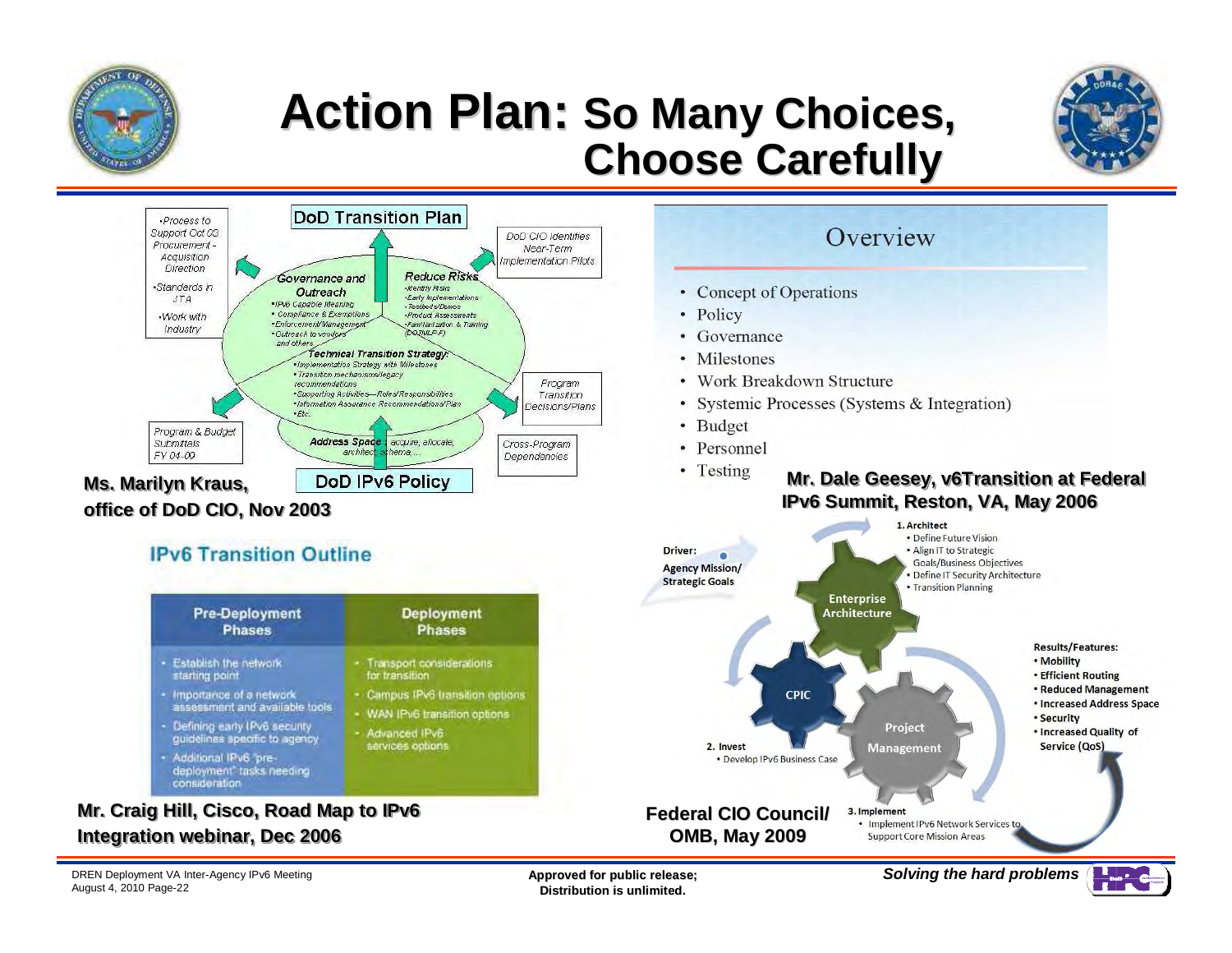



- **Top Level Action Plan for the enterprise transition process:**
	- **1. Define problem, solution, and scope for planning**
	- **2. Decide on a transition strategy**
	- **3. Characterize adopters**
	- **4. Identify effective transition mechanisms**. Decide on a transition strategy<br>. Characterize adopters<br>. Identify effective transition mechan<br>. Select and synthesize
	- **5. Select and synthesize**
		- **refine scope and strategy**-
		- **design interactions among adopters**-- refine scope and strategy<br>- design interactions among adopters<br>- refine whole product
		- **refine whole product**
		- **set priorities for action**-**set for action**
	- **6. Prepare to manage risk**
	- **7. Document the plan**

See Carnegie-Mellon University (CMU) Software Engineering Institute (SEI) **http://www.sei.cmu.edu/news-at-sei/features/2001/4q01/feature-4-4q01.htm for details of http://www.sei.cmu.edu/news-at-sei/features/2001/4q01/feature-4-4q01.htm**http://www.sei.cmu.edu/news-at-sei/features/2001/4q01/feature-4-4q01.htm for details of<br>TransPlant technology transition <mark>process.</mark> See DREN IPv6 knowledge base for our adaptation

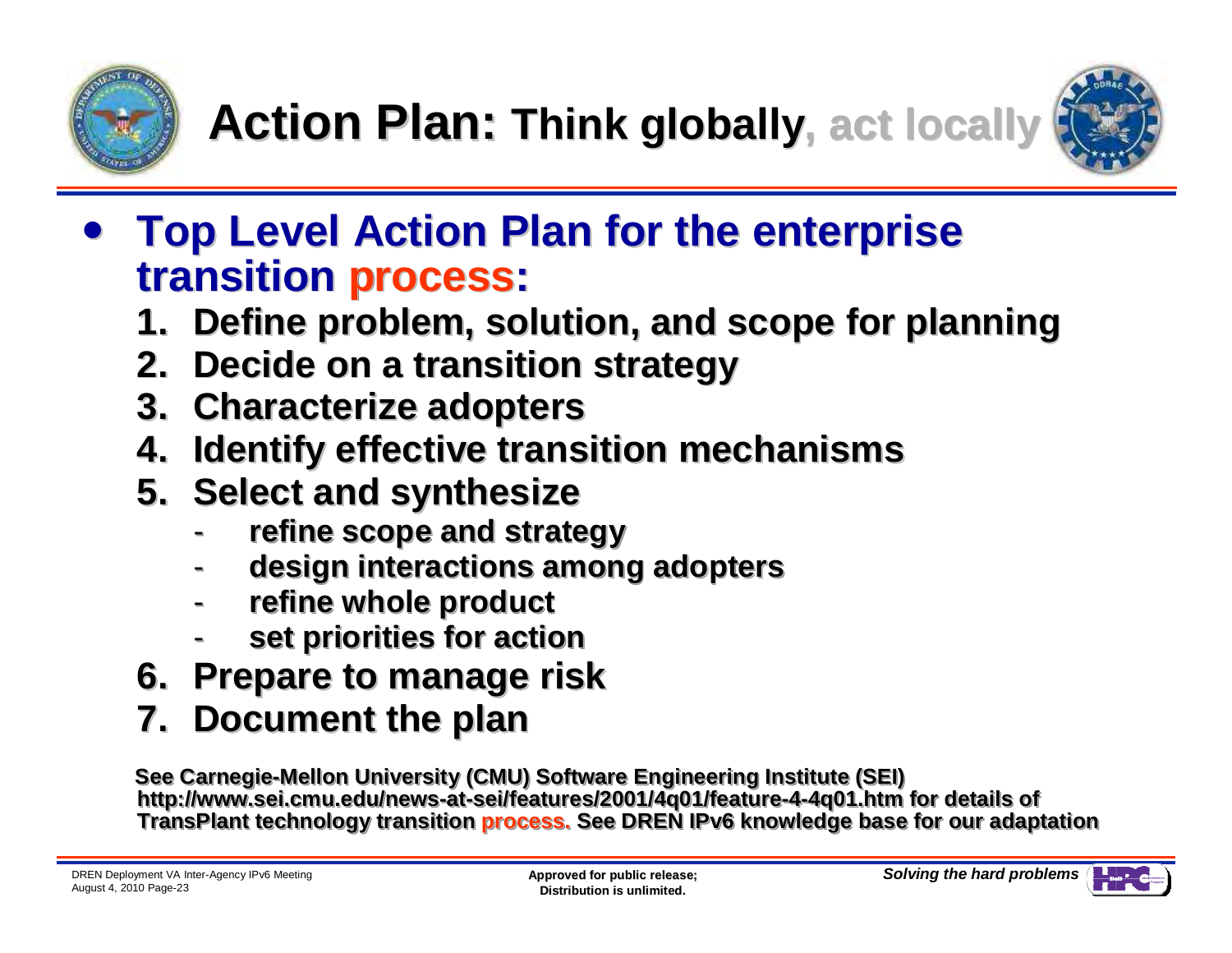



- **Lower Level Action Plans for the local enclaves making the technology transition to IPv6:**
	- **1. Learn the terminology and technology\***
	- **2. Establish the Change Team**
	- **3. Describe Desired State**
	- **4. Baseline Current State**
	- **5. Analyze the Gap**
	- **6. Develop the Solution(s)**
	- **7. Trial the Solution(s) (on a local test bed)Exam the terminology and technom**<br> **Establish the Change Team<br>
	. Describe Desired State<br>
	. Baseline Current State<br>
	. Analyze the Gap<br>
	. Trial the Solution(s)<br>
	. Trial the Solution(s)<br>
	. Roll Out the Solution(s)<br>
	. Analyze**
	- **8. Roll Out the Solution(s)**
	- **9. Analyze Lessons Learned**
	- **10.Iterate until transition complete\***

**\*Shown in grey sincenot in the SEI steps**

**See CMU SIE http://www.sei.cmu.edu/pub/documents/98.reports/pdf/98tr004.pdf for details of See CMU SIE http://www.sei.cmu.edu/pub/documents/98.reports/pdf/98tr004.pdf for details of** TransPlant technology <mark>transition</mark> process. See DREN IPv6 knowledge base for our adaptation

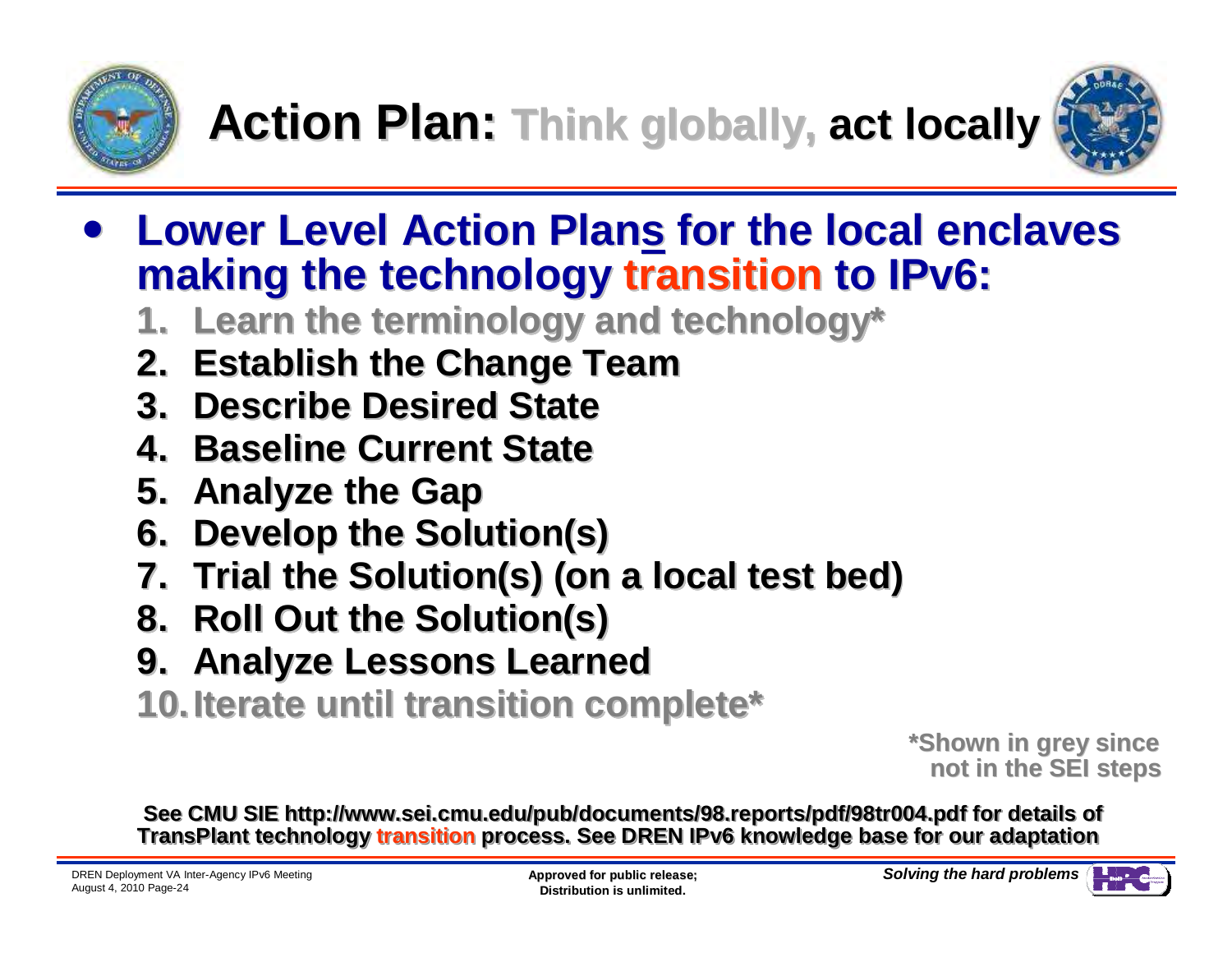





**Source: Delorese Ambrose, in 1987 communication to CMU-SEI TransPlant personnel. Originally from the Enterprise Corporation, a consulting firm no longer in existence.**

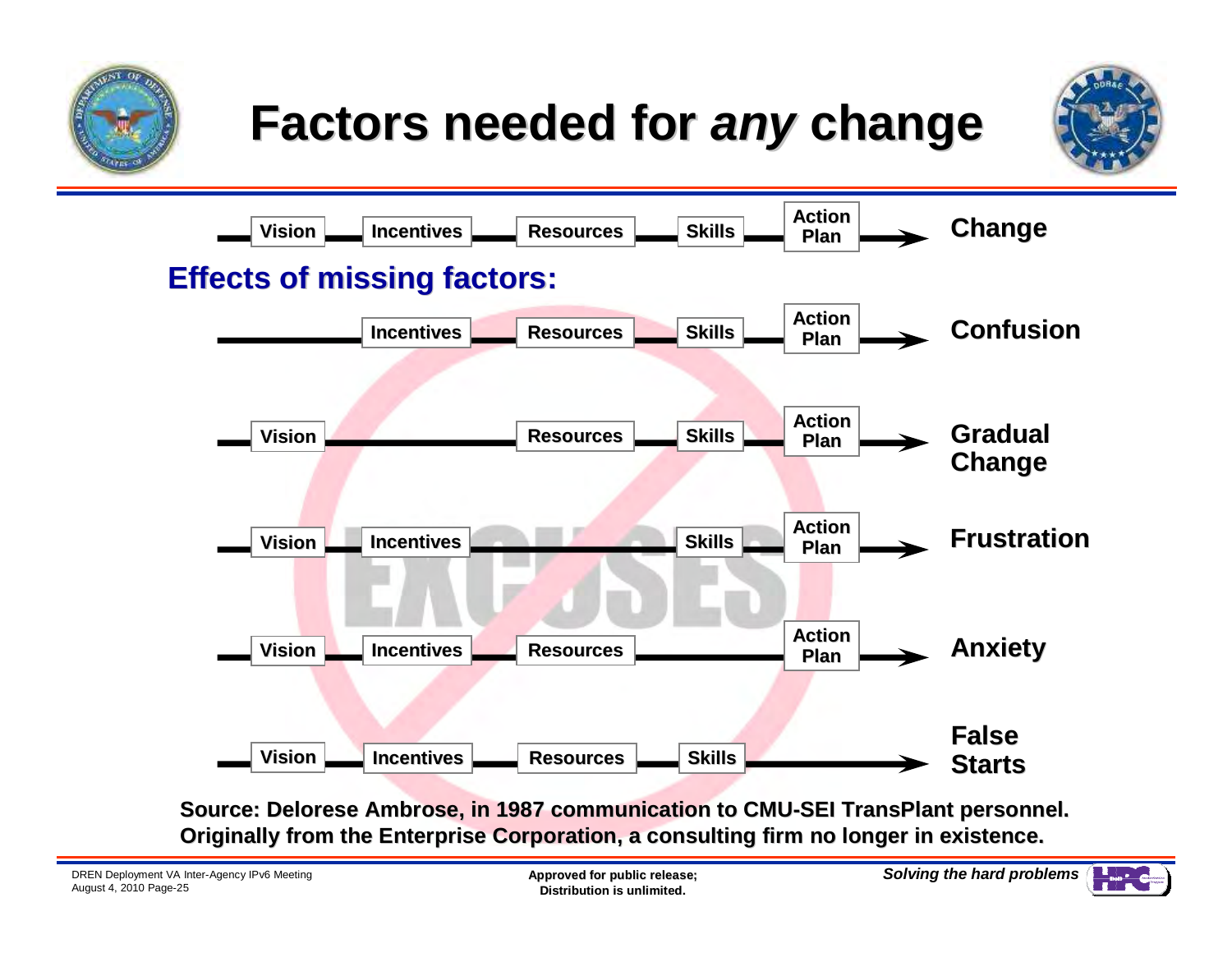



# **Backup Slides**